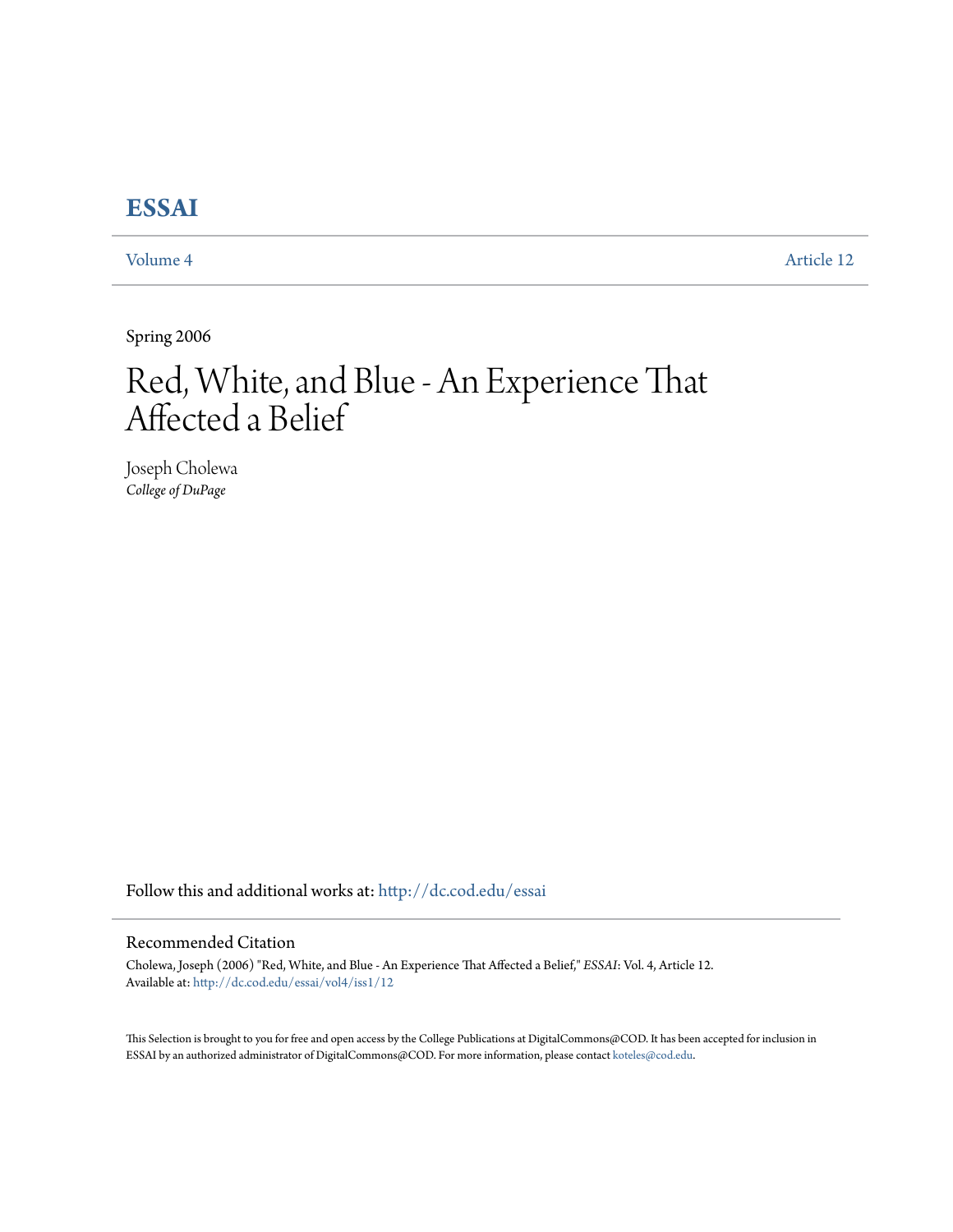Red, White, and Blue - An Experience That Affected a Belief

#### by Joseph Cholewa

### (English 1101)

The Assignment: Write a reflective narration telling of an experience that had an important impact on a belief that you held or hold. The belief might be about you, about another person involved in the experience, or about the issue that the experience illustrates. The experience may have helped form your belief, changed, or strengthened it. You should explain your belief, of course, and describe the experience, reflecting on what happened as you tell of its effects. You may want to discuss the sources of the belief.

very July fourth, Americans around the country gather to celebrate the independence of our great nation with family picnics, numerous parties, and spectacular firework displays. They  $\angle$  enjoy the warm weather, all the happy faces, and the countless festivities that go on from town The very July fourth, Americans around the country gather to celebrate the independence of our great nation with family picnics, numerous parties, and spectacular firework displays. They enjoy the warm weather, all the hap carnival has to offer, Americans sure know how to have a good time! However, one would very rarely hear, if ever, from people how fortunate we are as Americans to have so many great things before us, and the sacrifices that were made to get them. I was the same way. Not only on the Fourth of July, but every day I took things for granted about how I lived and the things I had, without ever realizing what kind of sacrifice had been made, or what others had given of themselves so I could have all these luxuries. I never took the time to reflect on the hardships or the tragedies endured by others to preserve these luxuries. Furthermore, I never thought I would have to face these struggles myself to protect such opportunity for future generations. It took a life changing experience in the Army and a combat deployment to Afghanistan to really change my belief in our country.

There I was, right out of high school with no idea of what I was going to do. I really hadn't given college any serious thought. There was just no way an average student coming from a single parent home could ever afford tuition and fees to a university. My job at the local toy store was definitely not a career worth pursuing. I was clueless! Then it hit me. I remember my older cousin talking about the experiences he had while in the Army the last time I had spoken to him. I thought to myself for about a minute or so, but couldn't even imagine myself in Army greens. There was just no way that I would accept any kind of authority in my life, other than my own. After a few days of thinking things over, I realized that my options were limited. I drove over to the Army recruiting office the next day, to sit down and talk about my options in the military. After about five or ten minutes of the recruiter talking to me in what seemed like another language, I heard the only words I needed to hear. He had told me that the Army would pay for my college after I served my time for Uncle Sam. I was thrilled! A week later, I signed my enlistment papers, and was on board a plane to the scorching heat of Fort Sill, Oklahoma for my basic combat training.

When I first arrived outside of the barracks at Fort Sill on August 8, 2001 I was met by a hoard of drill sergeants screaming their heads off, which reminded me somewhat of my father, but on steroids. Their huge frames and gigantic arms made me fear their every word and move. The air was so dry and hot, it made the sweat roll down my face, as if I had just showered. I knew right away that it wasn't my place to say anything, so I kept telling myself, "just keep your mouth shut and it will all be over soon." It was never over, and for the next 16 weeks, sixty fellow soldiers and I had to learn to come together with what little we had and get through with whatever our drill sergeants had

1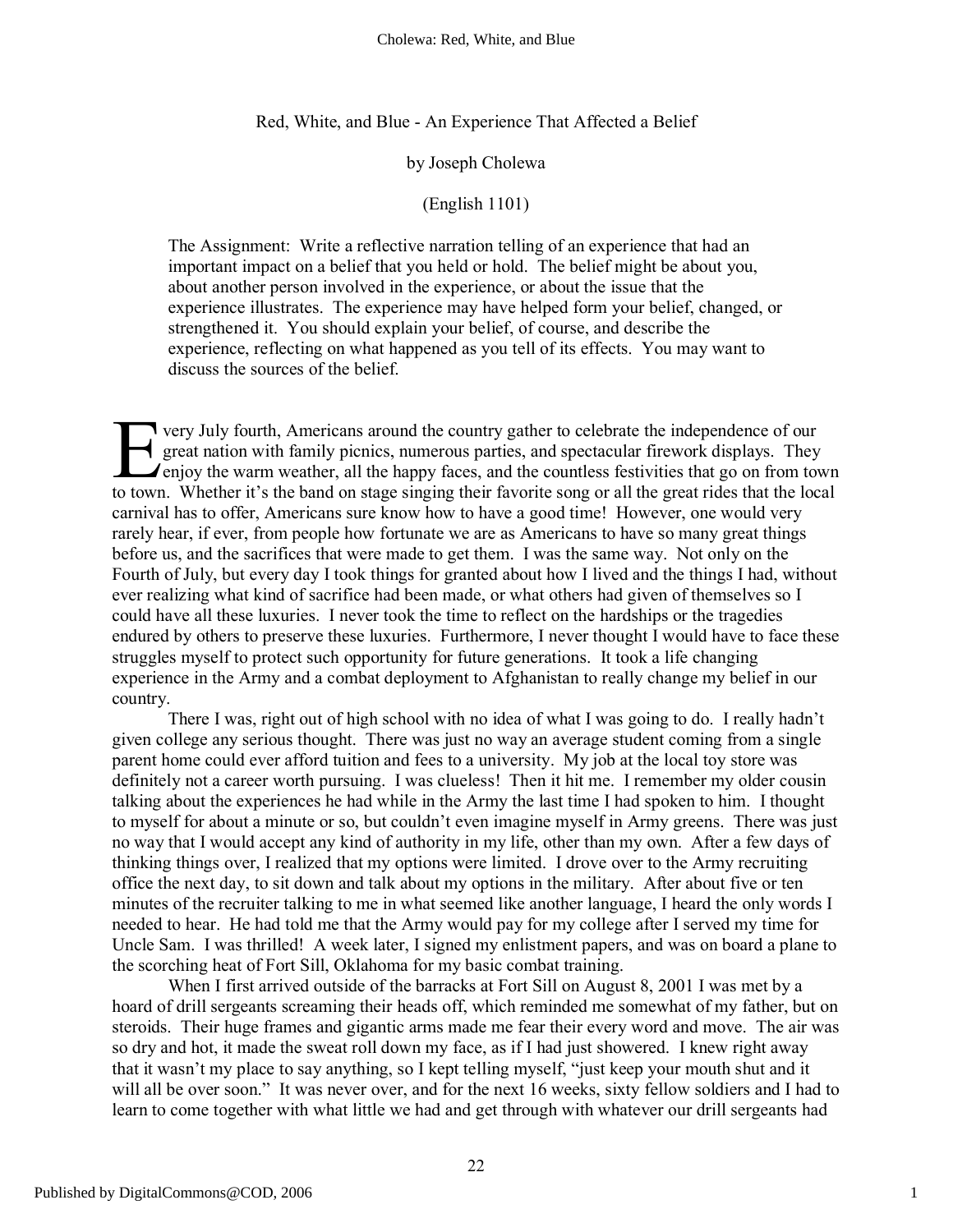in store for us. I learned the value of teamwork, the importance of discipline, and what food and sleep were really worth. Midway through our training, however, our worst fear came true.

September 11, 2001 came so fast and without warning. It not only caught the United States off guard, but the entire world. It made every American reevaluate their lives and how they lived it. For me that day was about to challenge everything I believed in when it came to my country, and how far I would go to protect those beliefs. After I graduated from basic training, I was shipped off to Fort Bragg, North Carolina, where I would undergo more extensive training for my deployment to Afghanistan. I went through grueling scenarios that tested my will and strength both physically and mentally. I went on long road marches, fast runs, endurance courses, and numerous classes that would help me prepare for my time in Afghanistan. Finally, on November 3, 2003, just two days after my twenty first birthday, the soldiers in my unit and I boarded a plane that would take us from one side of the world to the other.

The first memory I had while stepping into the darkness of Afghanistan was the foul smell that hit as soon as you stepped off the plane. I could have sworn the plane touched down on top of a landfill, but they told us it was Bagram airfield. After we gathered our gear from the plane, we were escorted to our tents where we would stay for a week or two until we came down with further orders. Each tent had nine soldiers to it, but there was barely room for five. All I could tell myself was how much I missed home, and how I would give anything to be in my own bed just for one night. All the times that I was fortunate enough to have my own warm bed and I didn't even realize it! Instead, I felt like a lab rat in some unknown place thousands of miles from home; at least they still had hot food for us, and the occasional shower. After a few weeks we finally got our orders to be stationed in Gahzni city, north of the Pakistani border.

My platoon's arrival in Gahzni was our first real interaction with the people and how they lived since we had first arrived in Afghanistan. At times it was jaw dropping to see how people were even capable of living in such conditions. There was no running water for people to use, and toilets pretty much consisted of any spot where someone could have a little privacy, which wasn't much. Food was left exposed in the open, surrounded by flies, in conditions that would have been monstrous back home. Fresh fruit consisted of rotten bananas and withered oranges. There was no type of sanitation department like back home, so trash lined the streets, and small streams that ran through the city gave off a horrible smell. It was just absolutely appalling to know that people could stand such surroundings. It made me wonder how our living conditions were going to be out here, and, more importantly, if I was going to survive the enemy.

When we stopped to set up camp it was in the middle of nowhere. Desert surrounded us in every direction, with Gahzni city to our east, and a lone mountain range in the distance to our south; our shelter would consist of an old mud building with no windows, no toilets, and zero showers. Food for the next few months consisted of meals that came out of a bag that you heated using water from your canteen. Our daily routine consisted of guard duty and security patrols through some pretty tough terrain consisting of sandy desert, rocky mountains, and the occasional landmine. The first night I was on guard, duty tracer rounds and bullets were flying over head in every direction. As I sat in the gun turret waiting to return fire, I just couldn't stop thinking about if I was going to make it back home. Everything quieted down after about a half an hour and all returned to normal, for the time being. A few times a patrol would go out and when they came back, it would be with maybe one, two, or three less than what they had left with. It was during these times that you were left to think why it hadn't been you, or to think about how much you knew the guy. These tragedies made you appreciate being alive and also the sacrifice that was made by these select few to make sure you were able to get home safe. The days past and the routine that at first was so hard to deal with started to become a little more normal. The days turned into weeks, and the weeks into months, and the months into a year until we had finally received our orders to return home. I couldn't help thinking of how much I had changed physically and mentally since being over there. I couldn't wait to get

2